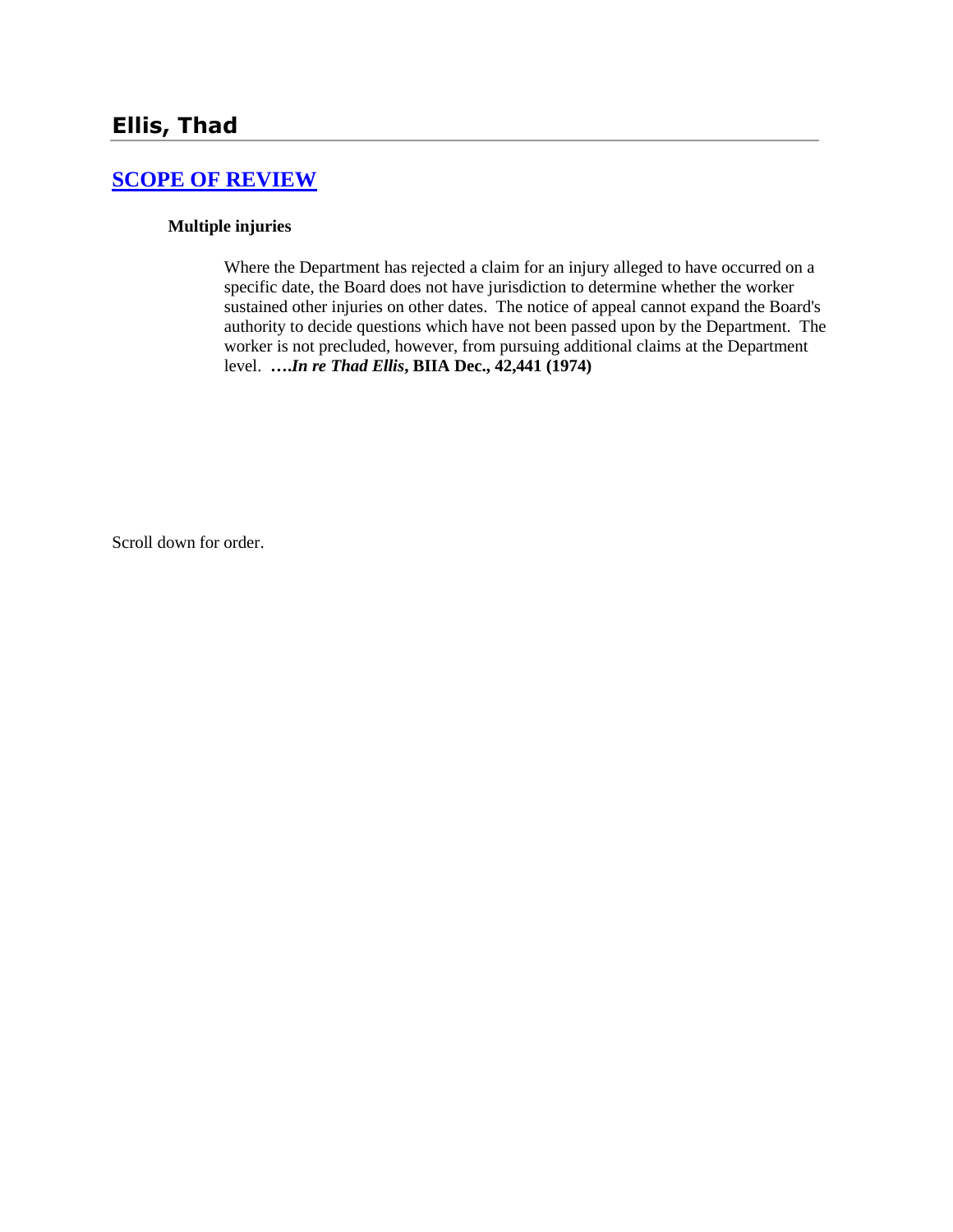### **BEFORE THE BOARD OF INDUSTRIAL INSURANCE APPEALS STATE OF WASHINGTON**

**)**

**IN RE: THAD W. ELLIS ) DOCKET NO. 42,441**

**CLAIM NO. G339895 ) DECISION AND ORDER**

APPEARANCES:

Claimant, Thad W. Ellis, by Bovy, Cohen, Graham & Wampold, pr Norman Cohen

Employer, Utah-Idaho Sugar Company, by Vaughn Hubbard; and Forrest Roberts, Northwest Sales Manager

Department of Labor and Industries, by The Attorney General, per Brian D. Scott, Assistant

This is an appeal filed by the claimant on April 11, 1973, from an order of the Department of Labor and Industries dated February 20, 1973, which rejected the claim for an alleged injury of December 21, 1971, for the reasons: (1) That there is no proof of a specific injury at a definite time and place in the course of employment; (2) That the claimant's condition is not an occupational disease as contemplated by Sec. 51.08-140 RCW. **SUSTAINED**.

# **DECISION**

Pursuant to RCW 51.52.104 and RCW 51.52.106, this matter is before the Board for review and decision on timely Petitions for Review filed by the employer and the Department of Labor and Industries to a Proposed Decision and Order issued by a hearing examiner for this Board on March 20, 1974, in which the order of the Department dated February 20, 1973 was reversed, and remanded to the Department with direction to allow the claim for an injury occurring "some time during the first week of April, 1972."

The Board has reviewed the evidentiary rulings of the hearing examiner. All rulings allowing evidence to be placed in the record of injuries occurring subsequent to the alleged injury of December 21, 1971, are hereby reversed, and all testimony relating to such subsequent injuries is hereby stricken from the record. All other evidentiary rulings are hereby affirmed.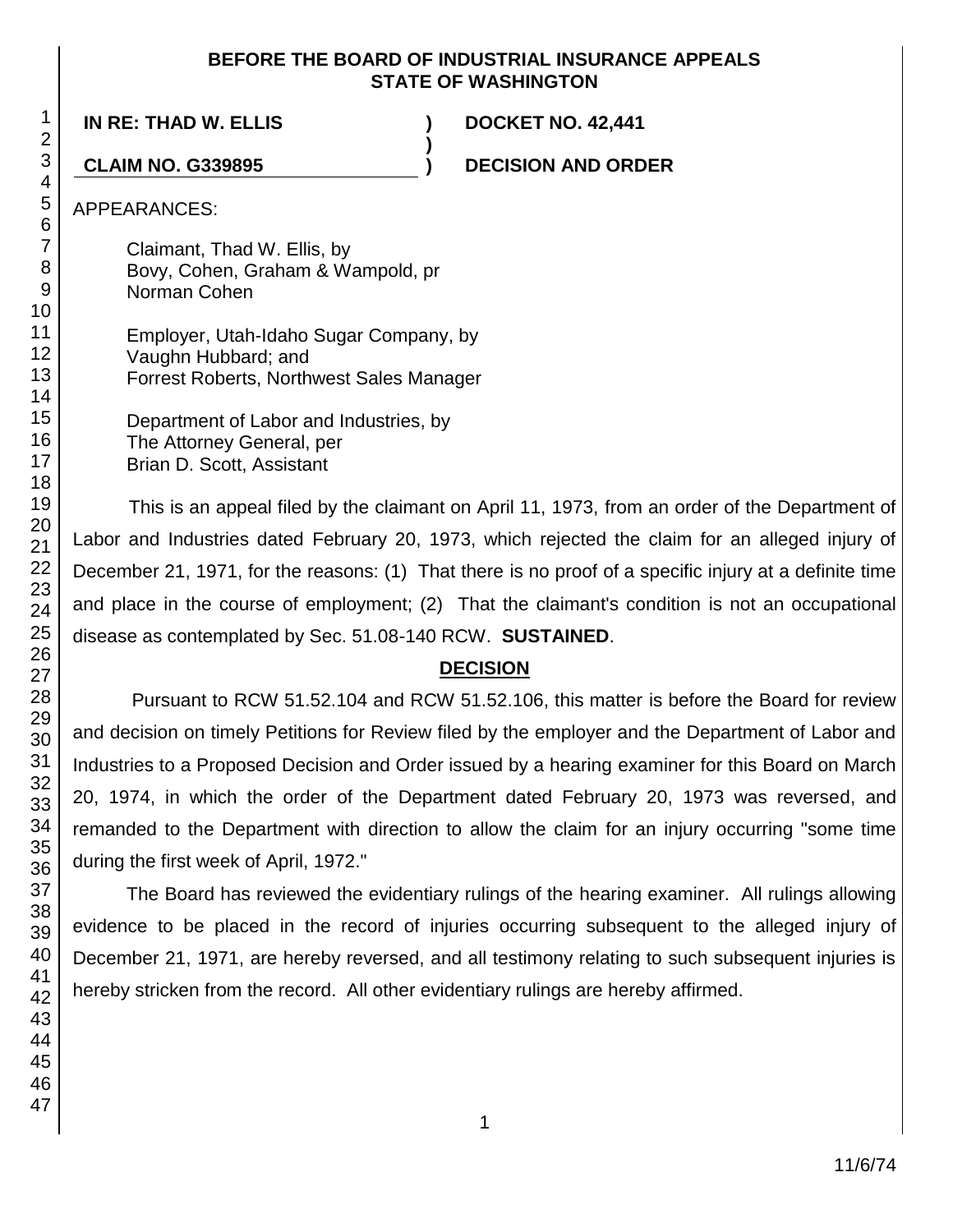Both the Department and the employer challenge the hearing examiner's proposed disposition of this claim on the ground that it exceeds the Board's power and authority in the premises. We must conclude that the challenge is well taken.

The record shows that the claimant filed a report of accident with the Department on August 24, 1972, alleging that he sustained an injury to his low back during the course of his employment on December 21, 1971. On February 20, 1973, the Department issued an order denying the claim for injury of December 21, 1971, and it is from this order that the instant appeal was prosecuted. In effect, the hearing examiner upheld the Department's order of February 20, 1973, in that he did not find that any injury was sustained on December 21, 1971. However, he then proceeded to find that the claimant had sustained an on-the-job back injury "some time during the first week of April, 1972," and concluded therefrom that the Department's order of February 20, 1973, rejecting the claim for injury of December 21, 1971, was incorrect, and that a claim should be allowed for an injury of April, 1972. Thus, we have the anomalous situation of a Departmental order being, in effect, both sustained and reversed in one and the same decision.

We must conclude that this was error. The Board is an appellate body. As such, it has no powers of original decision, but is limited to reviewing the correctness of those matters which have first been passed upon by the Department. Karniss v. Department of Labor & Industries, 39 Wn.2d 898; Turner v. Department of Labor & Industries, 41 Wn.2d 739; Hyde v. Department of Labor & Industries, 46 Wn.2d 31; Harper v. Department of Labor & Industries, 46 Wn.2d 404. In other words, the Board's scope of review is circumscribed by the Department order on appeal before the Board. The controlling maxim is as stated in Lenk v. Department of Labor & Industries, 3 Wn. App. 977:

> "The questions the board may consider and decide are fixed by the order from which the appeal was taken . . . as limited by the issues raised by the notice of appeal."

As applied to the instant case, the question for decision by the Board, as delineated by the department's order of February 20, 1973, was whether or not the claimant sustained an industrial injury on or about December 21, 1971 (or, in the alternative, whether or not the claimant's back condition constituted an occupational disease, since, for good measure, the Department in its order of February 20, 1973, denied the claim for injury of December 21, 1971, on that basis also). The fact that the claimant, in his notice of appeal to the Board, also alleged that he had sustained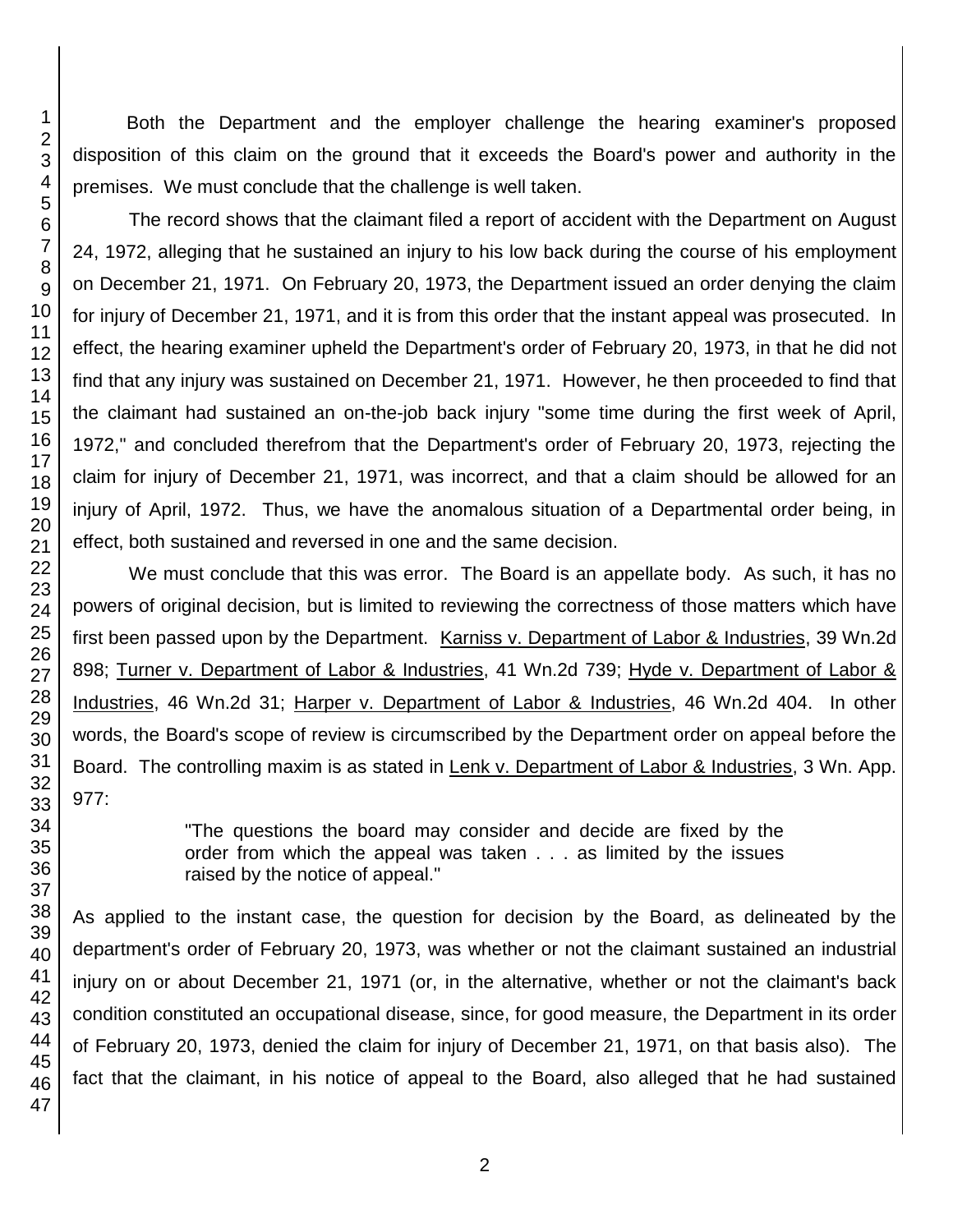industrial injuries to his back on three occasions subsequent to December 21, 1971 (including on April 4 or 5, 1972, allegedly), can be of no avail. The question of whether or not the claimant sustained any one or all three of these alleged injuries had not been presented to the Department and was not passed upon in its order of February 20, 1973. Accordingly, any question of these Board in this appeal.

With regard to the alleged injury that was properly in issue - the alleged injury of December 21, 1971 - we totally concur with the hearing examiner's evaluation of the evidence and his conclusion therefrom that no "injury" occurred. From the evidence as a whole, we think it can only be fairly concluded that the lifting incident of December 21, 1971 constituted no more than an episode of transitory back pain which cleared up within a few days at most. This incident, we are satisfied, was no more eventful than numerous other episodes of back pain which the claimant experienced every two or three months over the previous three or four years when lifting sacks of sugar on the job. It is undisputed that he neither sought nor received medical treatment for this lifting incident of December 21, 1971.

Finally, as for the contention that the claimant's back condition constituted an occupational disease, the entire body of evidence, both lay and medical, was addressed to the question of "injury". The back condition in issue was medically diagnosed as myofascitis - medically described as an inflammation of the muscles and ligaments of the lower lumbar spine. The only medical witness to testify in this matter stated that this condition was ordinarily due to an "injury", such as lifting, and he so attributed the condition in this particular case. In short, the claimant's back condition in this case (myofascitis) does not constitute an "occupational disease" which is statutorily described as "such disease or infection as arises naturally and proximately out of employment". RCW 51.08.140.

In summary, the Department's rejection of the claim for injury and/or occupational disease arising out of a lifting incident allegedly occurring on or about December 21, 1971, is hereby sustained. Our holding herein is without prejudice to the right of the claimant to pursue any proper claim made to the Department of Labor and Industries for any injury allegedly occurring on any occasion other than the December 21, 1971 occasion.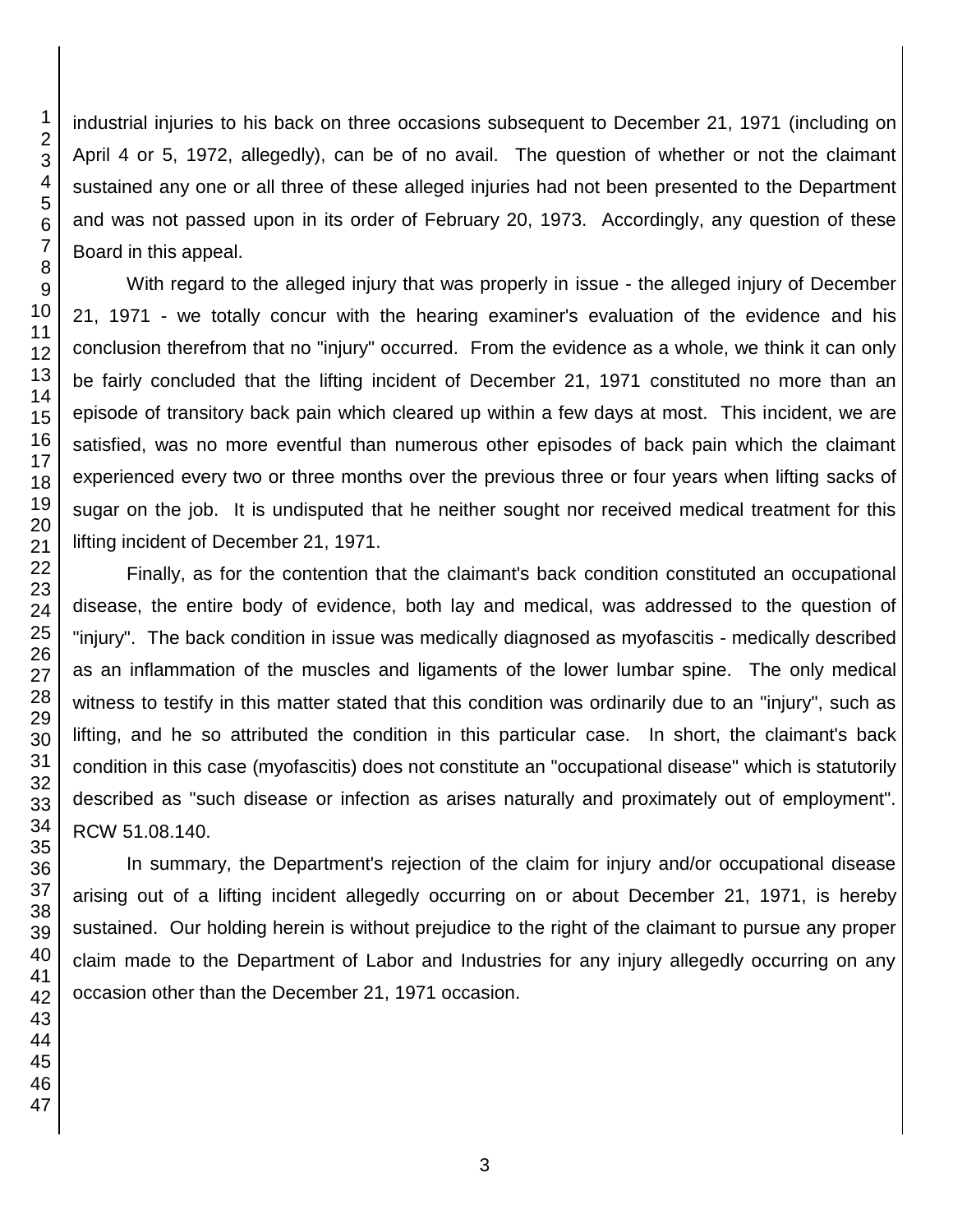## **FINDINGS OF FACT**

Based upon the record, the Board makes the following findings:

- 1. On August 24, 1972, the claimant filed a report of accident with the Department of Labor and Industries alleging that he sustained an injury to his low back during the course of his employment on December 21, 1971, four Utah-Idaho Sugar company. On February 20, 1973, the Department issued an order rejecting the claim for the reasons:
	- 1) That there is no proof of a specific injury at a definite time and place in the course of employment, and
	- 2) That the claimant's condition is not an occupational disease as contemplated by Sec. 51.08.140 RCW.

On April 11, 1973, the claimant filed a notice of appeal to the Board, and on April 20, 1973, the Board issued an order granting the appeal.

- 2. Appellate proceedings were conducted before the Board of Industrial Insurance Appeals and on March 20, 1974, a hearing examiner for this Board entered a Proposed Decision and Order in connection with this appeal. Thereafter, within the period of time provided by law, Petitions for Review were filed by the employer and the Department, and the case was referred to the Board for review as provided by RCW 51.52.106.
- 3. For a period of some three to four years prior to December 21, 1971, the claimant had occasion to lift 100-pound bags of sugar during the course of his employment at two or three month intervals. On these occasions when the claimant was required to lift these 100-pound sacks of sugar, he would usually suffer some back pain, which would disappear within a short duration of time. The claimant neither sought nor received medical treatment for any of these episodes of temporary symptoms. On or about December 21, 1971, the claimant experienced another episode of back pain in the course of his employment while lifting 100-pound sacks of sugar. As with the prior episodes of back pain, the condition cleared up within a few days and the claimant neither sought nor received any medical treatment therefor.
- 4. The claimant has a condition diagnosed in August of 1972 as myofascitis of the low back. This condition was neither caused nor precipitated by the lifting incident of December 21, 1971.

## **CONCLUSIONS OF LAW**

Based upon the foregoing findings, the Board makes the following conclusions:

1. The Board has jurisdiction of the parties and the subject matter of this appeal.